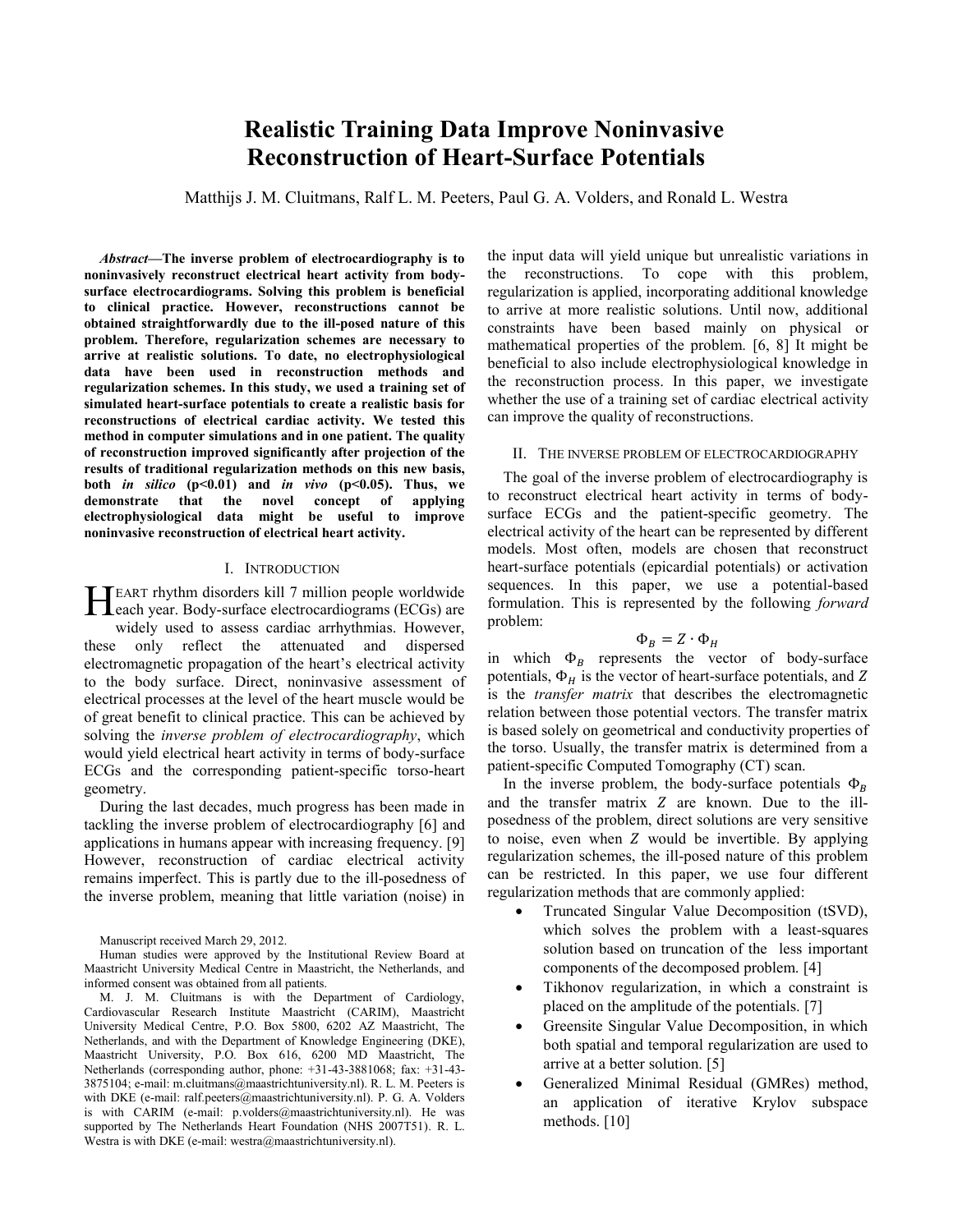Every method has a *regularization parameter* that balances the influence of the regularization and the ill-posed nature of the problem. For example, in tSVD the regularization parameter is the truncation number: truncating more rigorously will reduce the influence of the ill-posed nature of the inverse problem, but will ultimately also reduce the solution space to unrealistic results. In other regularization schemes, the regularization parameters aim at finding a similar balance.

#### III. PROJECTING ON A REALISTIC BASIS

Traditional regularization methods incorporate mathematical or physical information to arrive at a better solution, but do not take advantage of biological properties. A novel approach of dealing with the ill-posed nature of the inverse problem would be to use electrophysiological knowledge. In this study, we investigate the use of a training set of heart-surface potentials to create a new basis for the reconstructions of electrical heart activity.

#### *A. Including Training Data of Heart-Surface Potentials*

If a time-series of realistic heart-surface potentials  $\Phi_H^{\#}$  is available, Singular Value Decomposition (SVD) yields:

# $\Phi_H^{\#} = U \cdot D \cdot V^T$

in which the columns of  $U$  represent a spatial basis for that set of realistic heart-surface potentials, the columns of V represent a temporal basis, and the diagonal matrix D presents the corresponding singular values. It is common to order these diagonal entries in non-increasing order; thus, the largest singular value is presented as first. The first singular value can be interpreted as a weight, connecting the first temporal pattern (first column of  $V$ ) with the first spatial pattern (first column of  $U$ ). The last singular values will be very small and correspond to patterns that hardly contribute to spanning the space of training potentials, such that truncation may be applied to arrive at smaller spatial and temporal bases. Condensed bases might be beneficial as they leave fewer possibilities for ill-posed influences that could result in unrealistic solutions.

Application of SVD on a set of realistic heart-surface potentials  $\Phi_H^{\#}$  should be distinguished from application of SVD as a regularization method as described in the previous section. There, truncated SVD is applied to the transfer matrix  $Z$  and yields a spatial basis for potentials on the body surface, a spatial basis for potentials on the heart surface, and their corresponding singular values. [2] However, these bases and their singular values are determined by transferability properties of the torso and do not incorporate any electrophysiological cardiac properties.

In contrast, applying SVD on a set of realistic heartsurface potentials  $\Phi_H^{\#}$  provides a spatial basis U that represents the electrophysiological knowledge that could be used for improving reconstruction quality. By projecting the (perhaps less strictly) regularized results of traditional regularization methods on this realistic basis, a preference for more realistic solutions could be introduced.

#### *B. Obtaining or Generating Training Data*

Obtaining a set of training potentials on the heart-surface  $\Phi_H^{\text{\#}}$ that represents realistic electrical cardiac activity is essential for applying the method described above. One way to obtain such a set is to measure heart-surface potentials in humans or animals. However, ethical and practical problems limit availability of these data. A whole-heart model, based on coupled electrochemical models of heart muscle cells, would provide a detailed and realistic set of training data. Unfortunately, this is not yet possible due to computational issues. However, a simpler and more macroscopic model might already provide realistic data and was used in this study.

### IV. IN SILICO EXPERIMENTS

A realistic geometry and transfer matrix were used to perform simulations to investigate the advantages of using a realistic basis for heart-surface potentials.

## *A. Methods*

In a patient, we measured body-surface ECGs simultaneously at 256 locations. A CT scan was performed to extract the locations of the body-surface electrodes and to extract the exterior heart surface. From the digitized geometry, a transfer matrix was computed with methods available from the SCIrun software repository. [1] For the *in silico* experiments, the body-surface ECGs were not used, as no reference for corresponding heart-surface potentials was available. Instead, testing potentials on the heart surface were generated with a FitzHugh-Nagumo (FH-N) model, which models excitable systems in general, not specifically of cardiac origin. [3] Also a training set of heart-surface potentials was generated with this model. For realism, locations of first activation, as well as model parameters, were varied. The random locations not only represent normal (sinus rhythm) heart beats, but also spontaneous beats (extrasystolic activity). In some training beats, multiple random locations of first activation were used, to represent simultaneous extrasystolic activity or biventricular pacing. We generated a training set of heart-surface potentials consisting of 35 beats and a test set of 12 beats. Subsequently, SVD was applied to the set of training data to get the realistic spatial basis  $U$  for heart-surface potentials.



Figure 1. The setup for *in silico* experiments. Testing and training potentials are generated on the heart surface (left) and are used for forward computation of testing body-surface potentials and creation of a realistic heart-surface potential basis, respectively (middle). Subsequently, reconstructions of heart-surface potentials are performed (with and without projection on the realistic basis) and compared to the original testing potentials on the heart surface (right).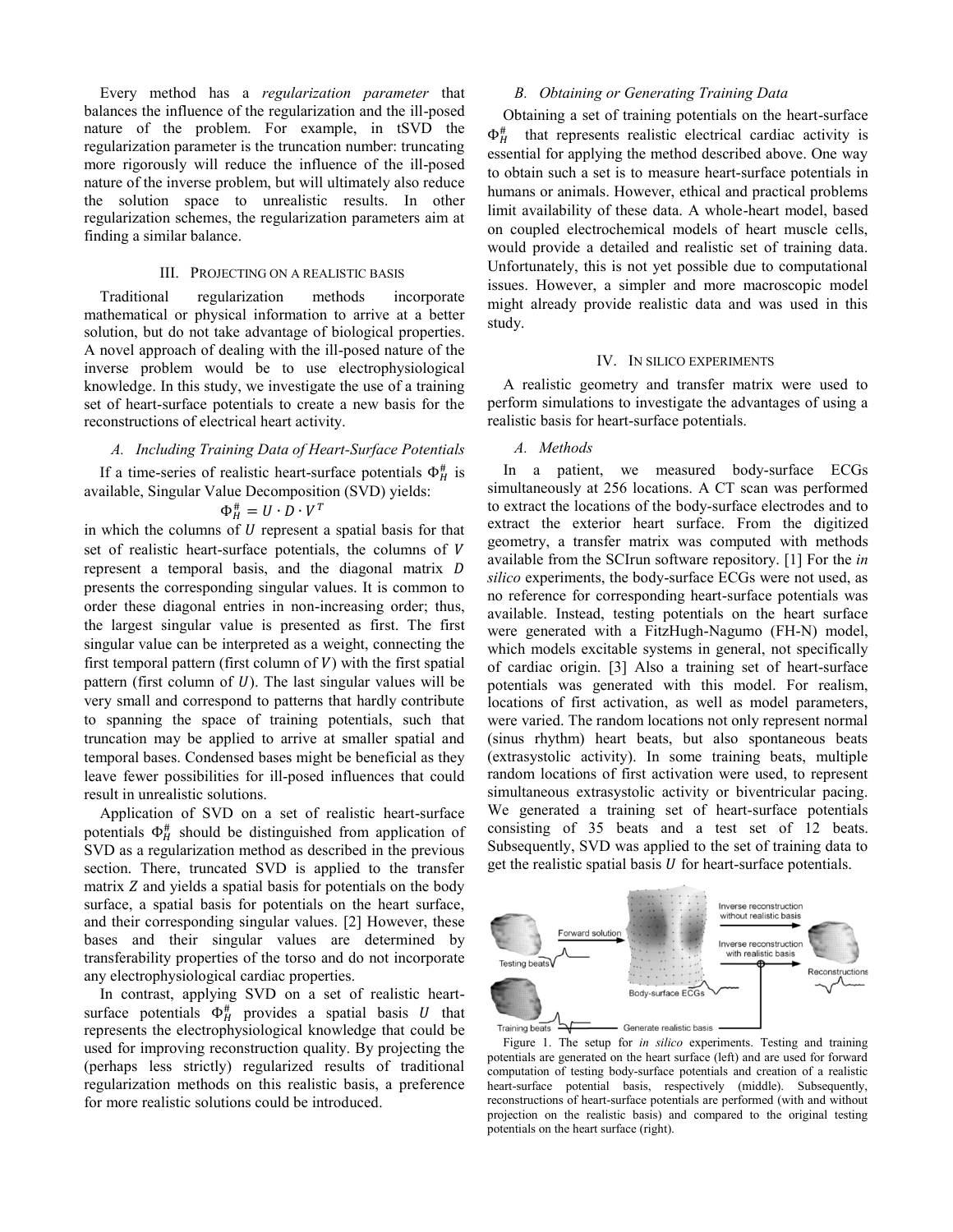

Figure 2. Correlation coefficients (average over 8 tests with each 12 beats) for reconstructed and original testing potentials for different regularization schemes, with and without projecting on a realistic basis for heart-surface potentials. Reconstructions significantly improve when projecting on a realistic basis (PRB+) compared with not projecting on a realistic basis (PRB-). Abbreviations: tSVD: truncated Singular Value Decomposition; GMRes: Generalized Minimal Residual method; Tikhonov: Tikhonov regularization; Greensite: Greensite SVD regularization.



Figure 3. Average distances between reconstructed and original location of first activation on the heart surface. The distance significantly decreases when projecting on a realistic basis (PRB+) compared with not projecting on a realistic basis (PRB-). Abbreviations and methods equal to Figure 2.



Figure 4. Average distances between reconstructed and known location of first activation in a patient's heart over 7 beats. Note that as with previous experiments, optimal results are selected for comparison. Abbreviations and methods as shown in Figure 2.

The test set of heart-surface potentials, together with the transfer matrix, was used to generate test body-surface potentials, to which some noise was added for realism. Additionally, noise was added to the geometry. Next, traditional regularization methods with and without projection onto the realistic basis were used to reconstruct

the corresponding heart-surface potentials. Quality of reconstruction is expressed in correlation coefficients or in distance between the reconstructed and original location of first activation. The location of first activation is determined as the location with the earliest minimum derivative (earliest max –dV/dt) during a QRS complex.

Methods exist for automatically selecting regularization parameters. However, these do not always perform consistently or optimally. Therefore, in this study, reconstructions were made for all (or a large set of) possible reconstruction parameters. By doing so, it is possible to genuinely investigate the potential influence of training data, without artifacts resulting from inadequate parameter selection methods. When projection onto the realistic basis was applied, also the size of the new basis was varied. Truncating the realistic basis represents a more condensed solution space, allowing less ill-posed influences and more guidance by the training set. For all possible regularization parameters and (if applicable) basis sizes, the reconstruction with the highest correlation or lowest distance to location of first activation was selected.

*In silico* experiments were repeated eight times to confirm consistent results. Figure 1 outlines the *in silico* setup.

## *B. Results*

Correlation coefficients (Figure 2) show that reconstructing with projection on a realistic basis of heartsurface potentials significantly improves the reconstruction quality *in silico* (p<0.01 for all reconstruction methods). Similarly, distance to location of first activation (Figure 3) decreases significantly  $(p<0.01$  for all methods).

Although not shown, optimal regularization parameters did not significantly differ when afterward projection on the realistic basis was applied compared with the regularization parameter without afterward projection. Thus, projecting on a realistic basis does not result in less need for strict regularization. Apparently, projecting on a realistic basis improves the reconstruction quality on itself.

#### V. IN VIVO EXPERIMENTS

#### *A. Methods*

For the real geometry used for the *in silico* experiments, also real body-surface measurements were available, making it possible to reconstruct heart-surface potentials from patient-specific data. Although no heart-surface potentials were available as reference, it was known that the patient was biventricularly paced. The pacing leads could be detected in the CT scan and provided the known location of first activation, which provided a reference to compare to the reconstructed location of earliest activation. Body-surface measurements were selected that represented QRS complexes of paced beats. Regularization with and without projection on the realistic basis was performed for all possible regularization parameters and all possible sizes of the realistic basis; reconstructions with a minimal distance between reconstructed and known locations of first activation were selected for comparison.